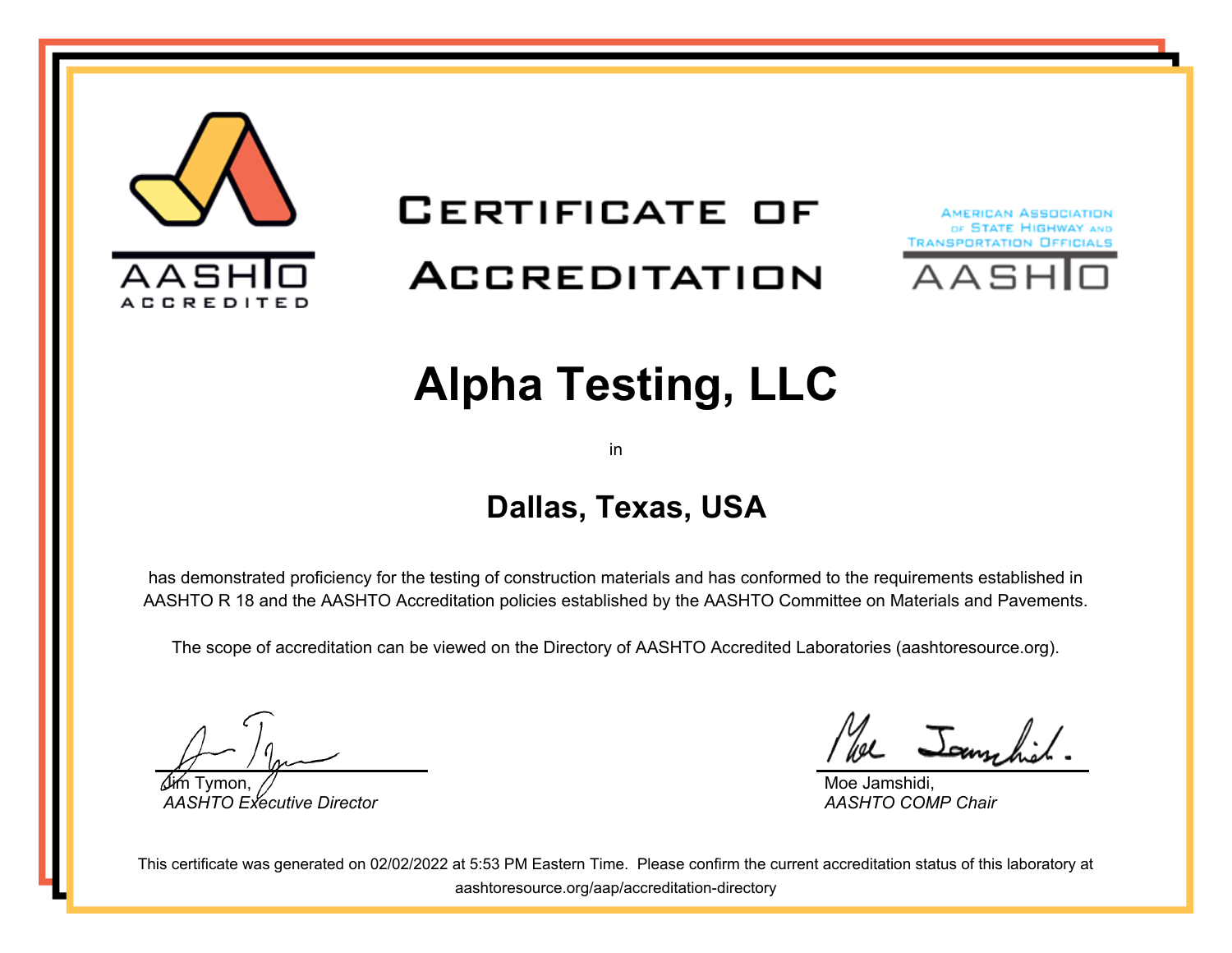

Alpha Testing, LLC

in Dallas, Texas, USA

## **Quality Management System**

| <b>Standard:</b>  |                                                                                                                                                       | <b>Accredited Since:</b> |
|-------------------|-------------------------------------------------------------------------------------------------------------------------------------------------------|--------------------------|
| R <sub>18</sub>   | Establishing and Implementing a Quality System for Construction Materials Testing Laboratories                                                        | 12/30/2003               |
| C1077 (Aggregate) | Laboratories Testing Concrete and Concrete Aggregates                                                                                                 | 09/01/2020               |
| C1077 (Concrete)  | Laboratories Testing Concrete and Concrete Aggregates                                                                                                 | 03/26/2012               |
| D3740 (Soil)      | Minimum Requirements for Agencies Engaged in Testing and/or Inspection of Soil and Rock as Used in Engineering Design and Construction                | 11/03/2016               |
| E329 (Aggregate)  | Standard Specification for Agencies Engaged in the Testing and/or Inspection of Materials Used in Construction                                        | 09/01/2020               |
| E329 (Concrete)   | Standard Specification for Agencies Engaged in the Testing and/or Inspection of Materials Used in Construction                                        | 12/11/2013               |
| E329 (Soil)       | Standard Specification for Agencies Engaged in the Testing and/or Inspection of Materials Used in Construction                                        | 11/03/2016               |
|                   | E329 (Sprayed Fire-Resistive Material) Standard Specification for Agencies Engaged in the Testing and/or Inspection of Materials Used in Construction | 09/03/2020               |

Page 1 of 7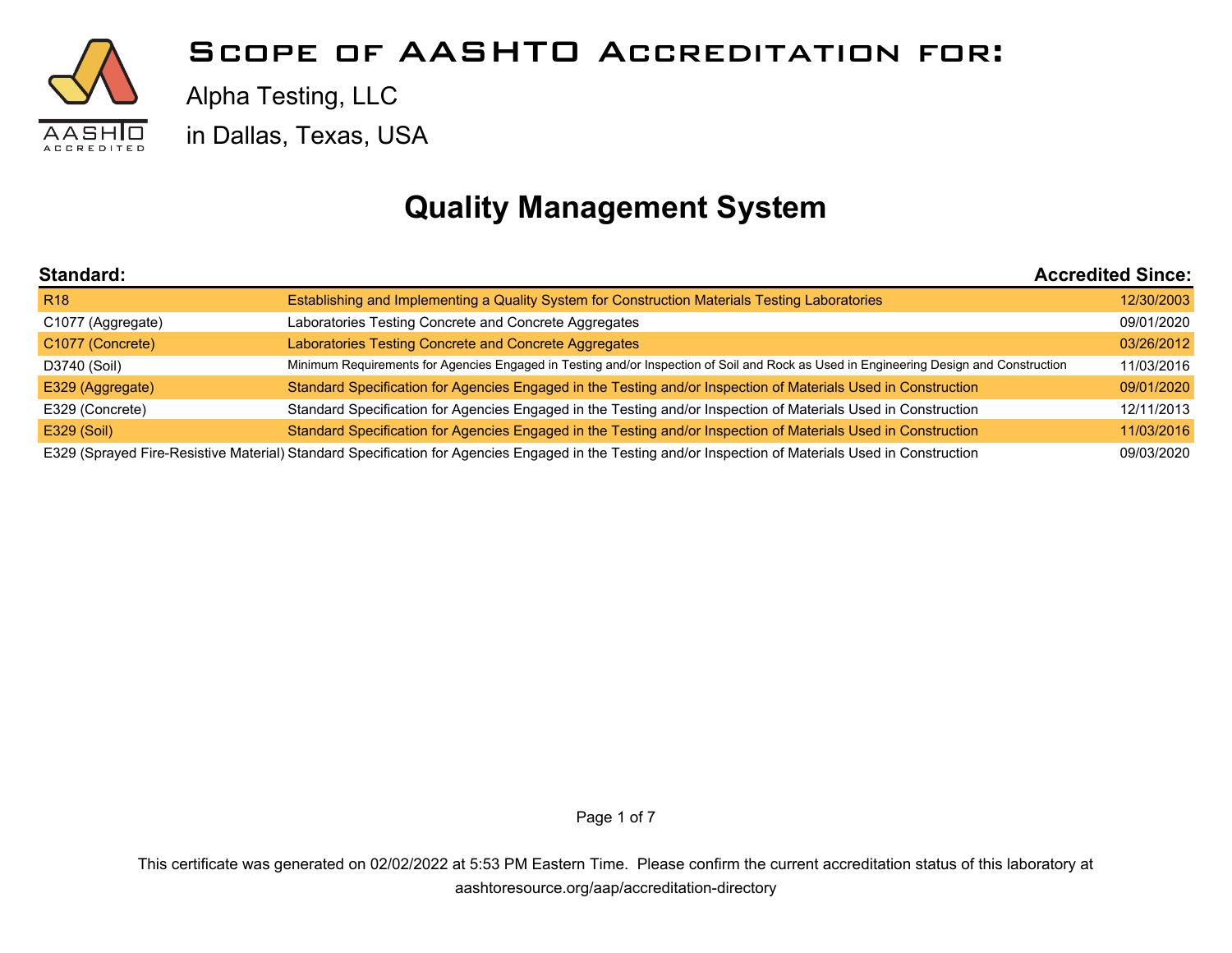

Alpha Testing, LLC

in Dallas, Texas, USA

#### **Soil**

|                  | Standard:                                                                                              |            |
|------------------|--------------------------------------------------------------------------------------------------------|------------|
| <b>R58</b>       | Dry Preparation of Disturbed Soil and Soil Aggregate Samples for Test                                  | 06/21/2016 |
| T89              | Determining the Liquid Limit of Soils (Atterberg Limits)                                               | 12/30/2003 |
| T90              | Plastic Limit of Soils (Atterberg Limits)                                                              | 12/30/2003 |
| T99              | The Moisture-Density Relations of Soils Using a 5.5 lb [2.5 kg] Rammer and a 12 in. [305 mm] Drop      | 12/30/2003 |
| T134             | Moisture-Density Relations of Soil-Cement Mixtures                                                     | 12/30/2003 |
| T <sub>135</sub> | Wetting-and-Drying Test of Compacted Soil-Cement Mixtures                                              | 06/23/2020 |
| T <sub>136</sub> | Freezing-and-Thawing Tests of Compacted Soil-Cement Mixtures                                           | 06/23/2020 |
| T180             | Moisture-Density Relations of Soils Using a 10 lb [4.54 kg] Rammer and an 18 in. [457 mm] Drop         | 12/30/2003 |
| T <sub>191</sub> | Density of Soil In-Place by the Sand Cone Method                                                       | 06/23/2020 |
| T <sub>193</sub> | The California Bearing Ratio                                                                           | 12/30/2003 |
| T208             | Unconfined Compressive Strength of Cohesive Soil                                                       | 12/30/2003 |
| T216             | One-Dimensional Consolidation Properties of Soils Using Incremental Loading                            | 12/30/2003 |
| T <sub>265</sub> | Laboratory Determination of Moisture Content of Soils                                                  | 12/30/2003 |
| T310             | In-Place Density and Moisture Content of Soil and Soil-Aggregate by Nuclear Methods (Shallow Depth)    | 12/30/2003 |
| D421             | Dry Preparation of Disturbed Soil and Soil Aggregate Samples for Test                                  | 06/21/2016 |
| D558             | Moisture-Density Relations of Soil-Cement Mixtures                                                     | 12/30/2003 |
|                  | D559 Wetting-and-Drying Test of Compacted Soil-Cement Mixtures                                         | 06/23/2020 |
|                  | D560 Freezing-and-Thawing Tests of Compacted Soil-Cement Mixtures                                      | 06/23/2020 |
|                  | D698 The Moisture-Density Relations of Soils Using a 5.5 lb [2.5 kg] Rammer and a 12 in. [305 mm] Drop | 12/30/2003 |
|                  | D1140 Amount of Material in Soils Finer than the No. 200 (75-µm) Sieve                                 | 12/30/2003 |
|                  | D1556 Density of Soil In-Place by the Sand Cone Method                                                 | 06/23/2020 |
|                  | D1557 Moisture-Density Relations of Soils Using a 10 lb [4.54 kg] Rammer and an 18 in. [457 mm] Drop   | 12/30/2003 |
|                  | D1883 The California Bearing Ratio                                                                     | 12/30/2003 |

Page 2 of 7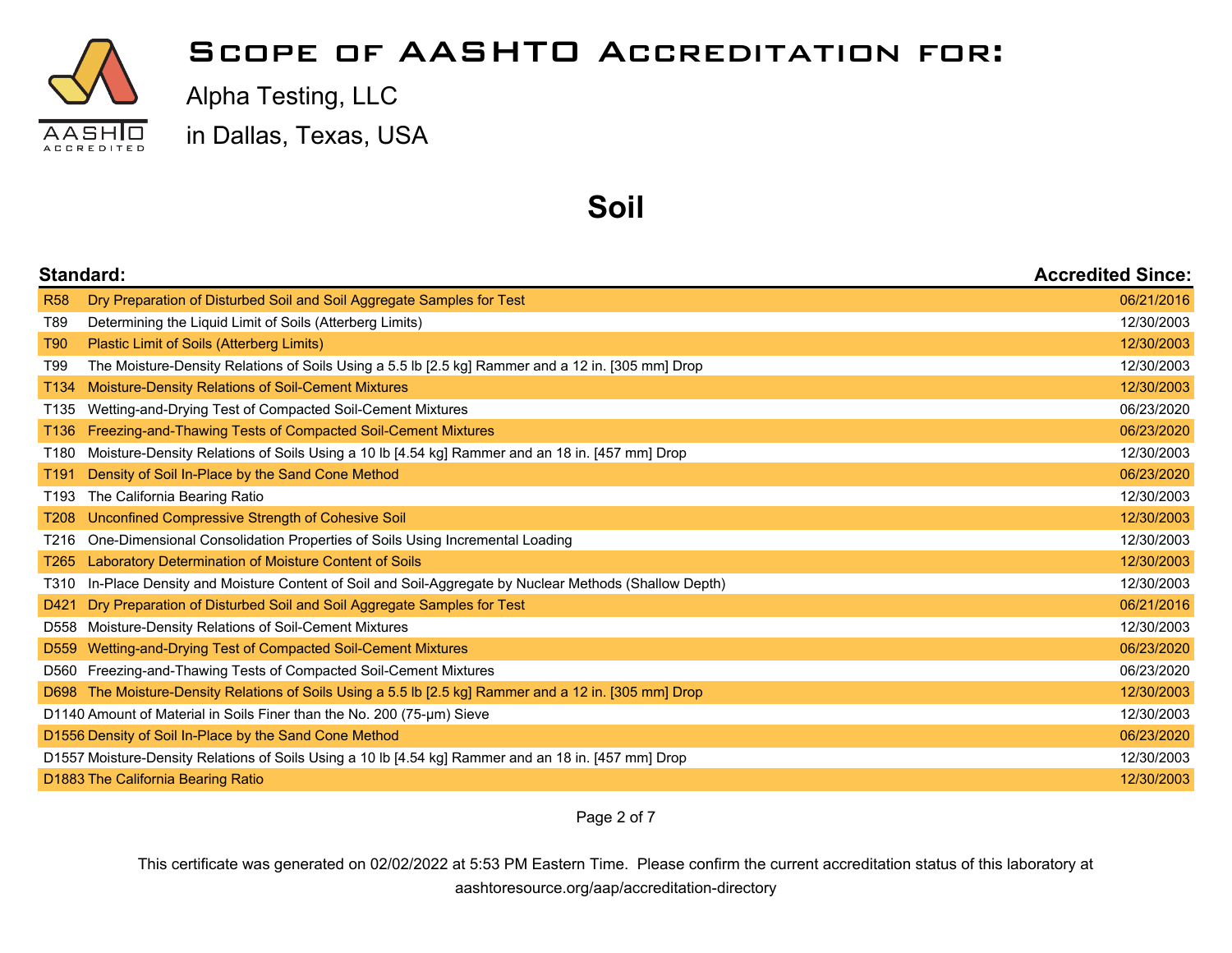

Alpha Testing, LLC

in Dallas, Texas, USA

## **Soil (Continued)**

| <b>Standard:</b>                                                                                          | <b>Accredited Since:</b> |
|-----------------------------------------------------------------------------------------------------------|--------------------------|
| D2166 Unconfined Compressive Strength of Cohesive Soil                                                    | 12/30/2003               |
| D2216 Laboratory Determination of Moisture Content of Soils                                               | 12/30/2003               |
| D2435 One-Dimensional Consolidation Properties of Soils Using Incremental Loading                         | 12/30/2003               |
| D2487 Classification of Soils for Engineering Purposes (Unified Soil Classification System)               | 12/30/2003               |
| D2488 Description and Identification of Soils (Visual-Manual Procedure)                                   | 12/30/2003               |
| D4318 Determining the Liquid Limit of Soils (Atterberg Limits)                                            | 12/30/2003               |
| D4318 Plastic Limit of Soils (Atterberg Limits)                                                           | 12/30/2003               |
| D4546 One-Dimensional Swell or Settlement Potential of Cohesive Soils                                     | 12/30/2003               |
| D6938 In-Place Density and Moisture Content of Soil and Soil-Aggregate by Nuclear Methods (Shallow Depth) | 12/30/2003               |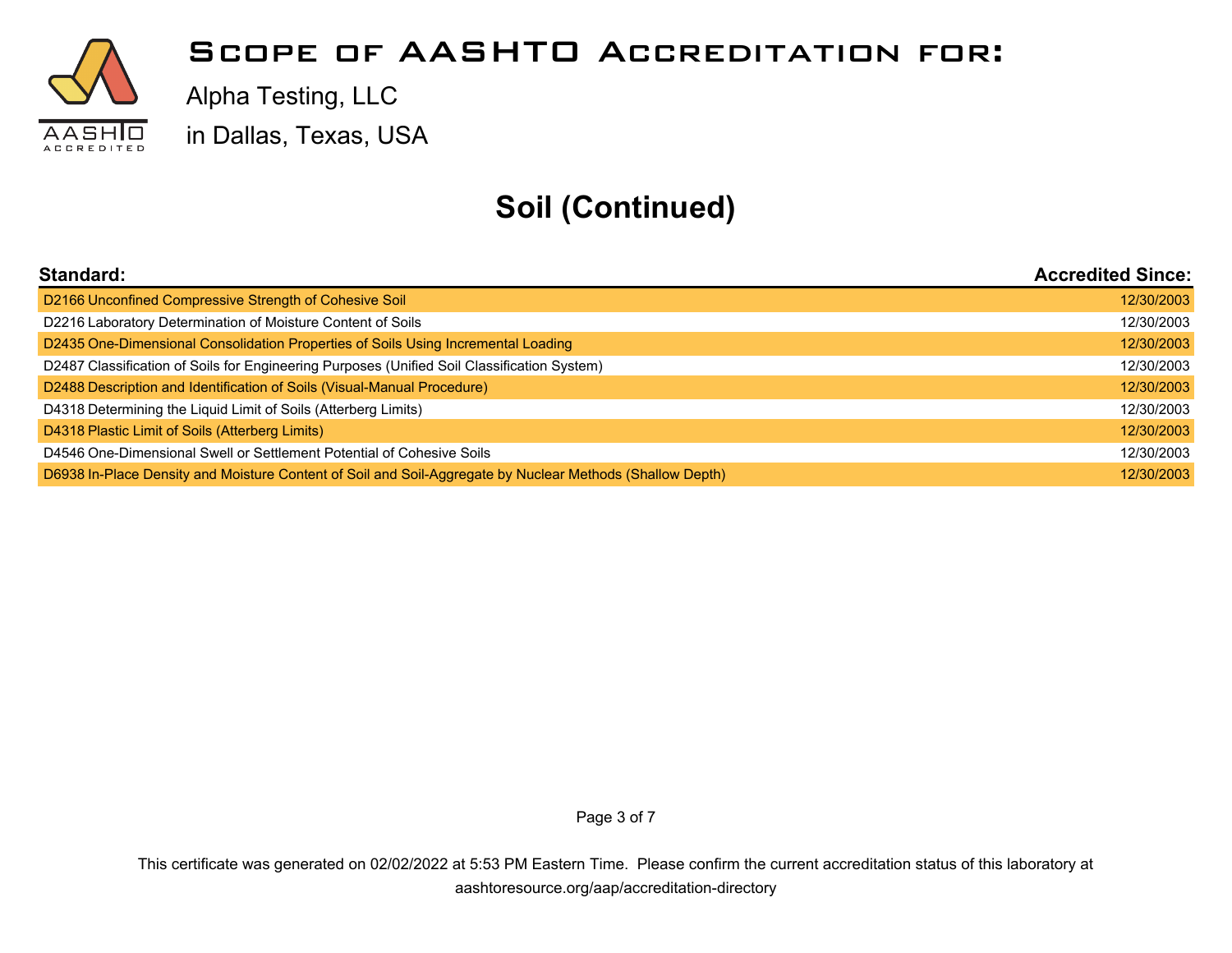

Alpha Testing, LLC

in Dallas, Texas, USA

## **Aggregate**

| Standard:                                                                          | <b>Accredited Since:</b> |
|------------------------------------------------------------------------------------|--------------------------|
| R76 Reducing Samples of Aggregate to Testing Size                                  | 03/29/2005               |
| Materials Finer Than 75-um (No. 200) Sieve in Mineral Aggregates by Washing<br>T11 | 03/29/2005               |
| Organic Impurities in Fine Aggregates for Concrete<br>T21                          | 02/09/2016               |
| Sieve Analysis of Fine and Coarse Aggregates<br>T27                                | 09/01/2020               |
| Specific Gravity (Relative Density) and Absorption of Fine Aggregate<br>T84 I      | 03/29/2005               |
| Specific Gravity and Absorption of Coarse Aggregate<br>T85 I                       | 03/29/2005               |
| T255 Total Moisture Content of Aggregate by Drying                                 | 03/29/2005               |
| C40 Organic Impurities in Fine Aggregates for Concrete                             | 03/29/2005               |
| C117 Materials Finer Than 75-um (No. 200) Sieve in Mineral Aggregates by Washing   |                          |
| C127 Specific Gravity and Absorption of Coarse Aggregate                           |                          |
| C128 Specific Gravity (Relative Density) and Absorption of Fine Aggregate          |                          |
| C136 Sieve Analysis of Fine and Coarse Aggregates                                  |                          |
| C566 Total Moisture Content of Aggregate by Drying                                 |                          |
| C702 Reducing Samples of Aggregate to Testing Size                                 |                          |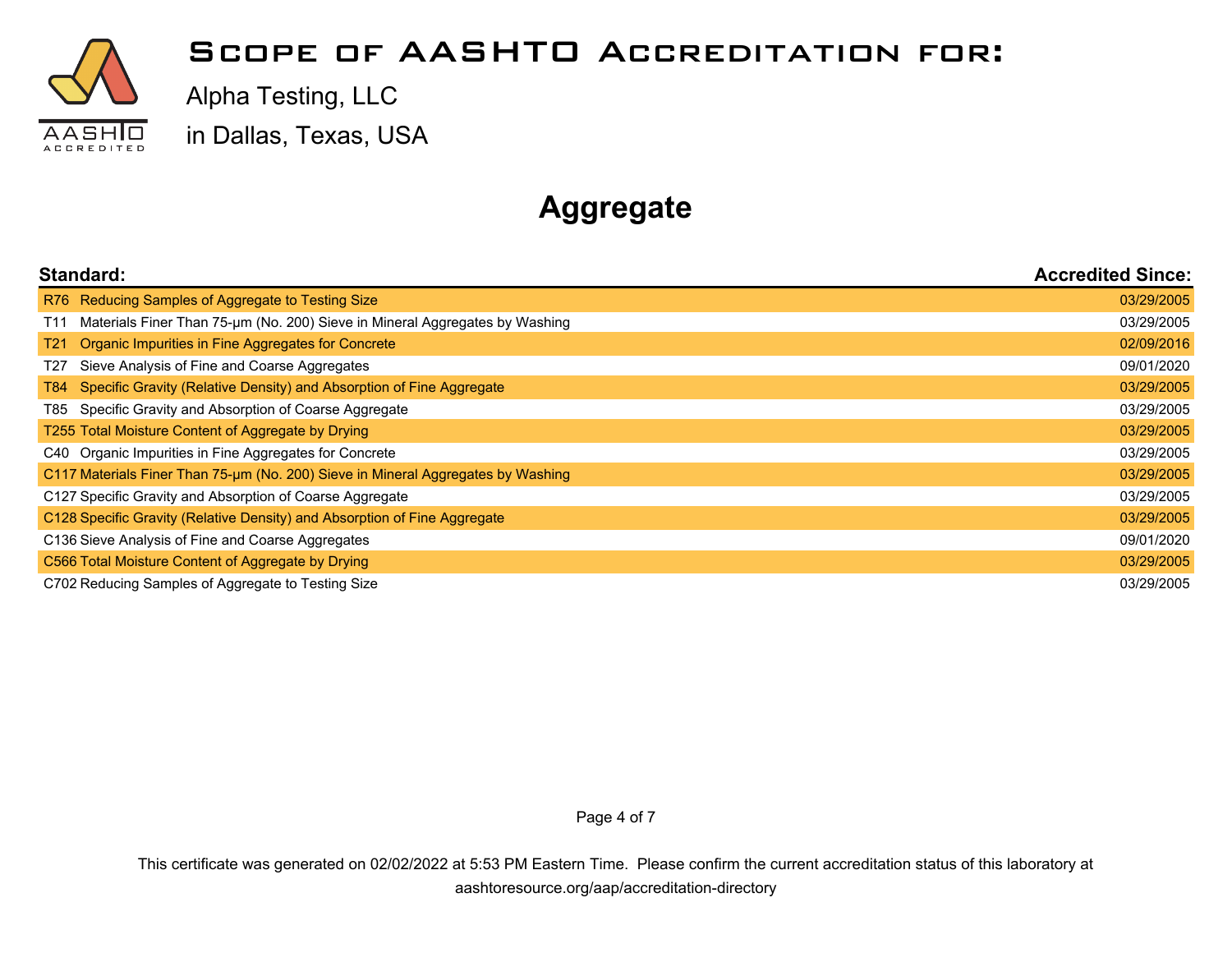

## **Sprayed Fire-Resistive Material**

| Standard:                                                                                                 | <b>Accredited Since:</b> |
|-----------------------------------------------------------------------------------------------------------|--------------------------|
| <b>E605 Thickness and Density of Sprayed Fire-Resistive Material (SFRM) Applied to Structural Members</b> | 09/03/2020               |
| E736 Cohesion/Adhesion of Sprayed Fire-Resistive MaterialsApplied to Structural Members                   | 09/03/2020               |

Page 5 of 7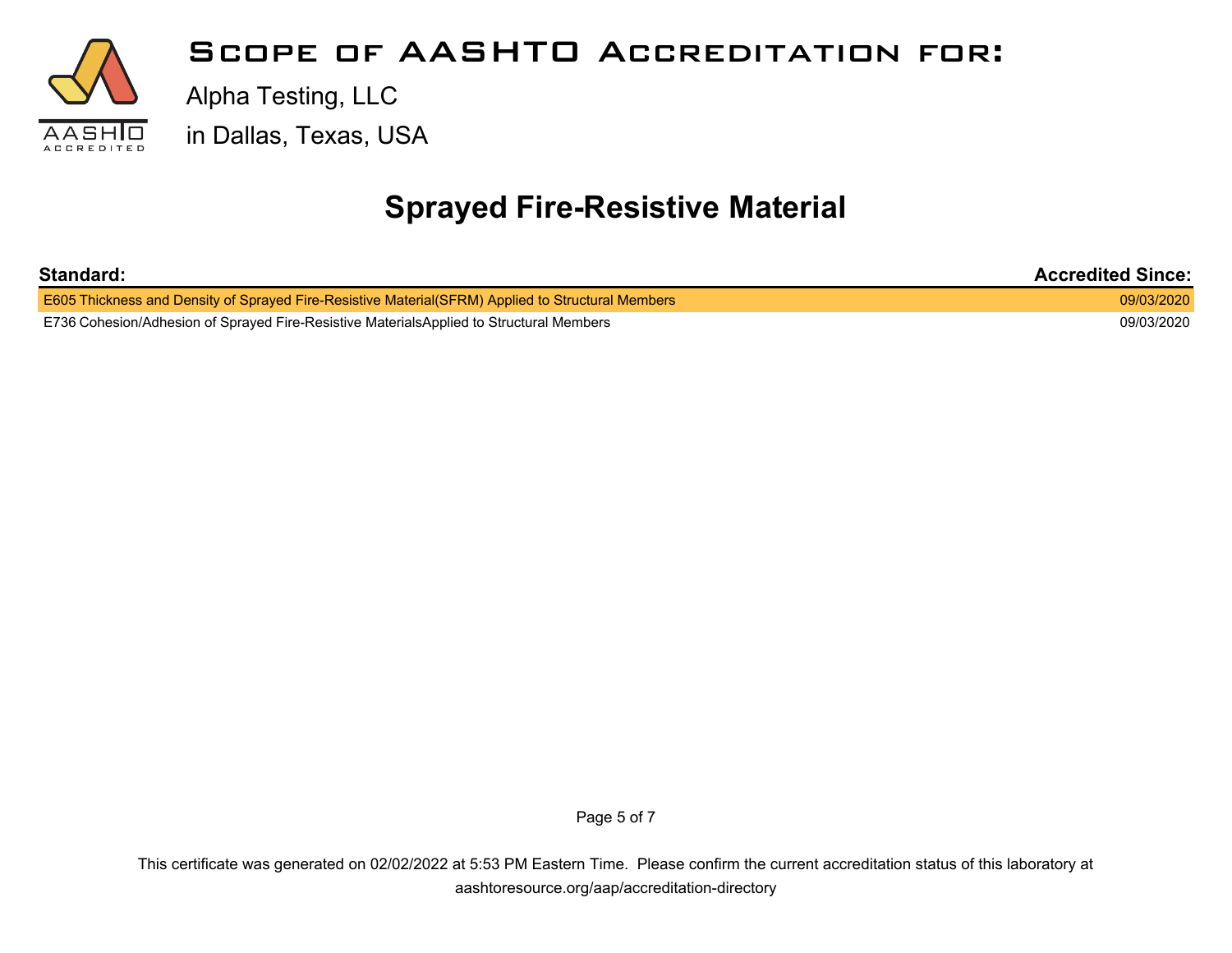

Alpha Testing, LLC

in Dallas, Texas, USA

## **Concrete**

| Standard:                 |                                                                                                             | <b>Accredited Since:</b> |
|---------------------------|-------------------------------------------------------------------------------------------------------------|--------------------------|
| M201                      | Moist Cabinets, Moist Rooms, and Water Storage Tanks Used in the testing of Hydraulic Cements and Concretes | 02/09/2016               |
| <b>R60</b>                | Sampling Freshly Mixed Concrete                                                                             | 02/09/2016               |
| <b>T22</b>                | <b>Compressive Strength of Cylindrical Concrete Specimens</b>                                               | 02/09/2016               |
| T <sub>23</sub>           | Making and Curing Concrete Test Specimens in the Field                                                      | 02/09/2016               |
| T <sub>24</sub>           | Obtaining and Testing Drilled Cores and Sawed Beams of Concrete                                             | 02/09/2016               |
| T97                       | Flexural Strength of Concrete (Using Simple Beam with Third-Point Loading)                                  | 02/09/2016               |
| T119                      | Slump of Hydraulic Cement Concrete                                                                          | 02/09/2016               |
| T <sub>121</sub>          | Density (Unit Weight), Yield, and Air Content of Concrete                                                   | 02/09/2016               |
| T152                      | Air Content of Freshly Mixed Concrete by the Pressure Method                                                | 02/09/2016               |
| T196                      | Air Content of Freshly Mixed Concrete by the Volumetric Method                                              | 02/09/2016               |
| T231 (8000 psi and below) | <b>Capping Cylindrical Concrete Specimens</b>                                                               | 01/07/2021               |
| T309                      | Temperature of Freshly Mixed Portland Cement Concrete                                                       | 02/09/2016               |
| C <sub>31</sub>           | Making and Curing Concrete Test Specimens in the Field                                                      | 02/07/2011               |
| C <sub>39</sub>           | Compressive Strength of Cylindrical Concrete Specimens                                                      | 01/28/2008               |
| C42                       | Obtaining and Testing Drilled Cores and Sawed Beams of Concrete                                             | 02/07/2011               |
| C78                       | Flexural Strength of Concrete (Using Simple Beam with Third-Point Loading)                                  | 02/07/2011               |
| C138                      | Density (Unit Weight), Yield, and Air Content of Concrete                                                   | 01/28/2008               |
| C143                      | Slump of Hydraulic Cement Concrete                                                                          | 01/28/2008               |
| C <sub>172</sub>          | <b>Sampling Freshly Mixed Concrete</b>                                                                      | 01/28/2008               |
| C173                      | Air Content of Freshly Mixed Concrete by the Volumetric Method                                              | 01/28/2008               |
| C <sub>231</sub>          | Air Content of Freshly Mixed Concrete by the Pressure Method                                                | 01/28/2008               |
| C <sub>511</sub>          | Moist Cabinets, Moist Rooms, and Water Storage Tanks Used in the testing of Hydraulic Cements and Concretes | 12/11/2013               |
|                           | C617 (8000 psi and below) Capping Cylindrical Concrete Specimens                                            | 01/07/2021               |

Page 6 of 7